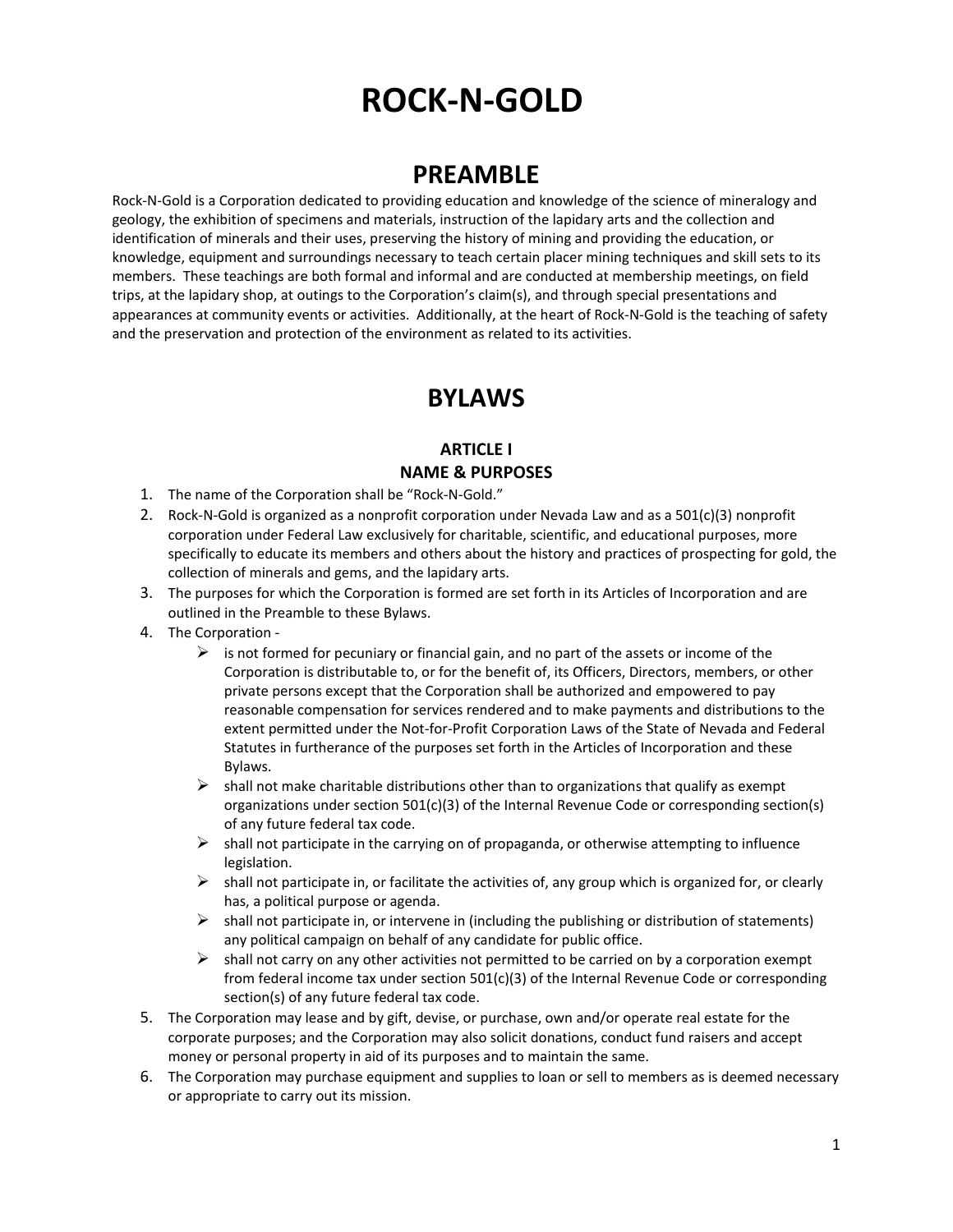#### **ARTICLE II BASIC POLICY**

- 1. The Corporation shall be noncommercial, nonsectarian, and nonpartisan.
- 2. The name of the Corporation or the names of any members in their official capacities shall not be used in any connection with a commercial concern or with any partisan interest or for any purpose not appropriately related to promotion of the purposes of the Corporation.
- 3. The Corporation may cooperate with other organizations and agencies consistent with the organizations stated mission, but persons representing the Corporation in such matters shall make no commitment that binds the Corporation unless authorized to do so by the Board of Directors.

#### **ARTICLE III MEMBERSHIPS, MEMBERSHIP PRIVILEGES AND FEES**

- 1. Any individual who subscribes to the purposes and basic policies of the Corporation subject only to compliance with the provisions of the Bylaws may become a member of the Corporation. Membership(s) in the Corporation shall be available without regard to race, color, religion, sex, or national origin or any other protected group per Federal, State or local guidance. For safety reasons, membership is limited to individuals eighteen (18) years of age or older. However, individuals under the age of eighteen (18) may participate in activities through a family or household membership as long as accompanied by an adult.
- 2. Only members of the Corporation shall be eligible to serve in any of its elective or appointive positions, participate in its business meetings or other activities, or access the claims or other equipment or facilities owned or controlled by the Corporation.
- 3. The Corporation shall conduct an annual enrollment at the beginning of each calendar year for renewing memberships, but persons may renew or join at any time. However, a renewing member must pay the full annual fee regardless of the time of year the membership is renewed.
- 4. Membership categories are Individual, Family, and Household. Family and Household memberships may include any two (2) adult persons living in the same household plus any dependent child(ren). The Individual and Family memberships include all club activities, use of the Rock Shop/equipment, but NO access to the claims or mining equipment. The Household memberships include all club activities, use of the Rock Shop/equipment, PLUS access to the claims and mining equipment.
- 5. Specific actions by or in respect to the holder of Family or Household memberships shall be as follows:
	- $\triangleright$  The presence at a meeting of either or both adult participants shall be regarded as the presence of one (1) member for voting purposes. That is, only one participant votes on behalf of the membership.
	- $\triangleright$  Notice to either or both participants shall constitute notice to both participants.
	- $\triangleright$  A waiver or similar document signed by either or both shall constitute a joint waiver.
	- $\triangleright$  The expulsion of a member under the provisions of Article IX of these Bylaws shall constitute the termination of the membership, i.e. of all participants and/or dependents participating through that membership.
- 6. Each membership of the Corporation, including all Officers and Directors, shall be assessed annual fees/dues to the Corporation in an amount determined from time to time by the Corporation Board of Directors with input from the memberships.
- 7. Membership fees/dues are due by the first meeting of January in each year. Any membership not renewed (paid dues) by the March meeting of each year will be removed from any and all membership/mailing lists and will not be permitted to access the claims or Rock Shop or utilize any of the Corporation equipment until dues are paid.
- 8. All members, when participating in meetings or activities of the Corporation must have his/her membership card in his/her possession and be willing to show it if asked to do so by any other Corporation member. Additionally, any member who wants to use mining equipment or is accessing the claim for mining purposes must exhibit the vehicle placard provided.
- 9. Non-members or guests may attend a maximum of two (2) meetings and one (1) outing prior to joining. Any person exceeding these limits during a calendar year may be asked to leave any meeting or outing by any Officer.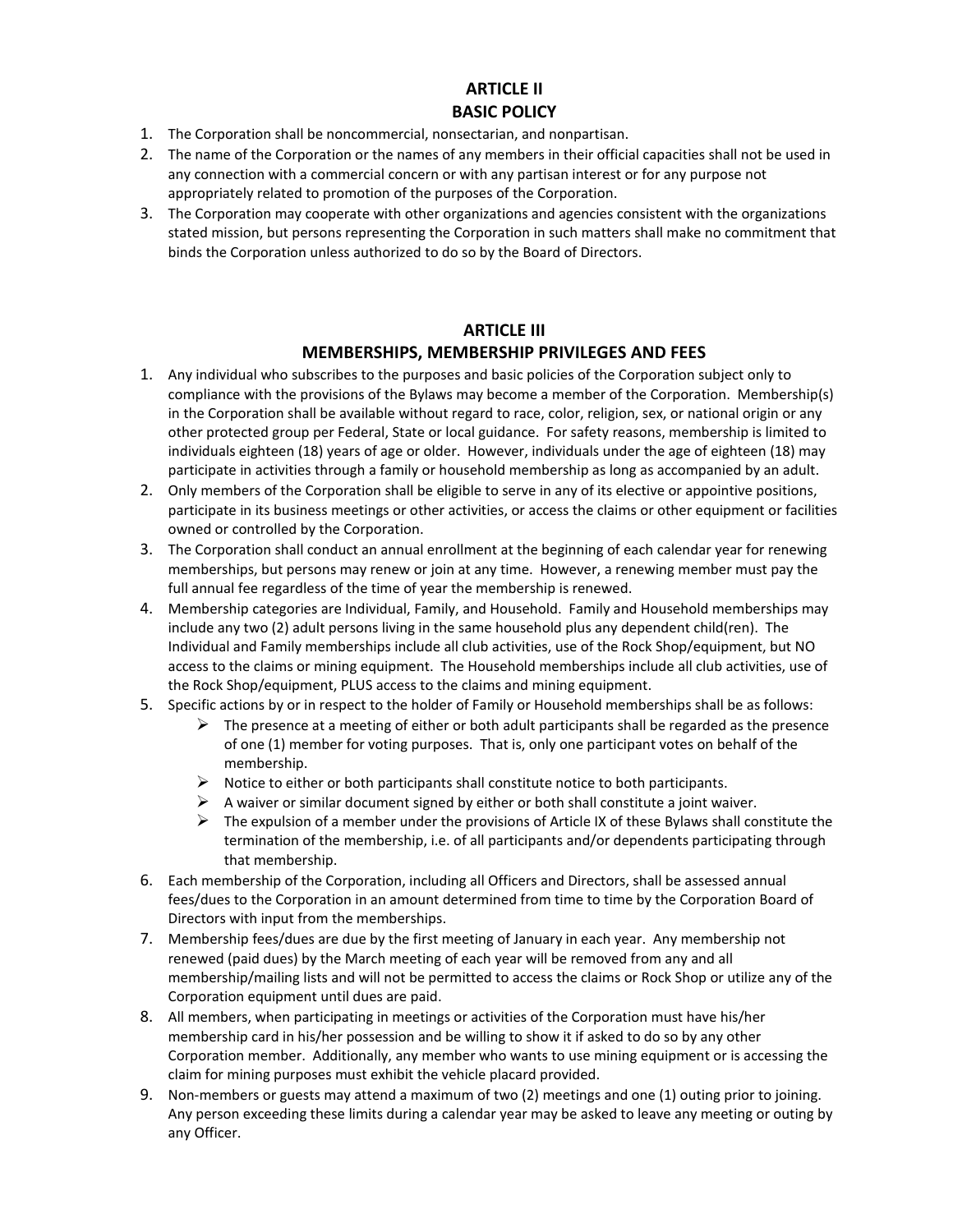### **ARTICLE IV OFFICERS, ELECTION, VACANCIES**

- 1. OFFICERS.
	- 1.1. The Officers of the Corporation shall consist of a President, Vice-President, Secretary and Treasurer.
	- 1.2. Officers shall assume their official duties January 1 and shall serve for a term of one (1) year and until the election and qualification of their successors.
	- 1.3. There shall be no limit on the number of terms that a person can serve as an officer of the Corporation.
- 2. ELECTION PROCESS**.**
	- 2.1. There may be a Nominating Committee composed of three members, one of whom shall be appointed by the Board of Directors from its body, and two of whom may be volunteers selected from the general membership at a regular meeting. The person appointed by the Board of Directors from its body shall serve as Chairperson and, should there be no volunteers, fulfill the duties of the committee.
	- 2.2. The nominating committee shall nominate at least one eligible person for each office to be filled and report its nominees at the regular meeting one month before the election, i.e., the regular meeting in October, at which time additional nominations may be made from the floor.
	- 2.3. An eligible person is a member who will have been a member for at least one (1) year at the time of the election. The one (1) year membership requirement may be waived by the Board of Directors when deemed appropriate.
	- 2.4. Only those members who have signified their consent to serve if elected shall be nominated for or elected to such office.
	- 2.5. Officers shall be elected annually by vote of the memberships of the Corporation at the scheduled Annual meeting in November (regularly scheduled meeting time/date/place). Once again, nominations may be made from the floor – or may be written in should there be a paper/secret ballot. No new memberships may be taken immediately prior to this meeting.
	- 2.6. If there are any non-contested offices, a motion shall be made for the Secretary to cast the elective ballot of the Corporation for such nominee(s). After such motion has been made, seconded and passed such nominee(s) shall be declared duly elected.
	- 2.7. Balloting shall normally be by voice vote unless the Board of Directors feels there is sufficient competition or question to require a show of hands or to facilitate a paper/secret ballot. Decisions regarding the form of ballot lie with the Board of Directors; however, either individual members or candidates for office may make their wishes regarding the form of ballot known to the board at least ten (10) days prior to the Annual meeting.
- 3. MID-TERM VACANCIES.
	- 3.1. If any elected office, other than that of President, is declared vacant for any reason the President with the approval of the Board of Directors may appoint another officer to carry out the duties until an election can be held to fill the vacancy.
	- 3.2. A vacancy occurring in any office shall be filled for the unexpired term by a person elected by a majority vote of the remaining members of Board of Directors, notice of such election having been given. In case a vacancy occurs in the office of President, the Vice President shall serve notice of the election.
	- 3.3. Although a member can hold only one (1) elected position at any given time, a member may hold a Coordinator or Committee Chairperson position and an elected office at the same time.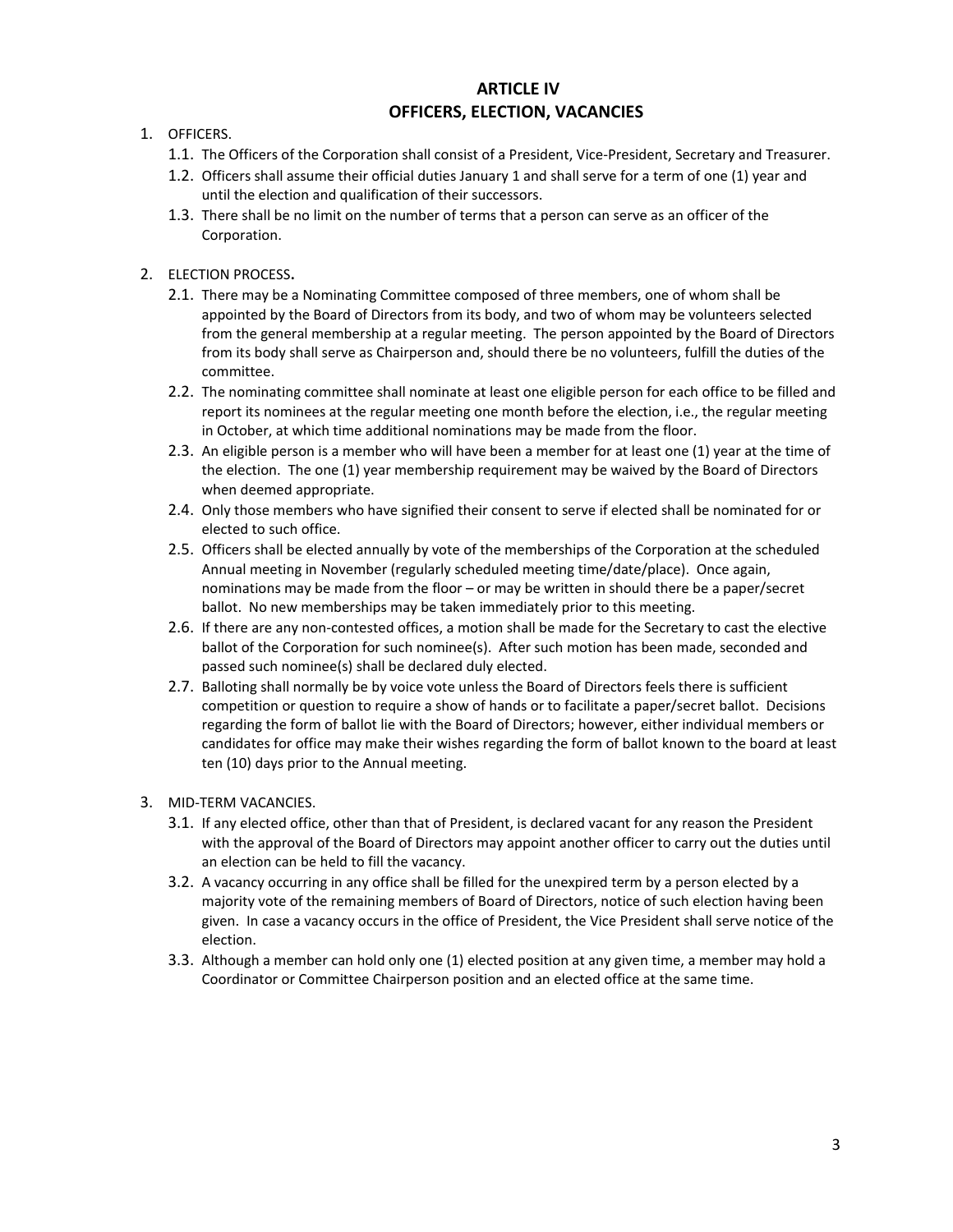# **ARTICLE V DUTIES OF OFFICERS**

- 1. The President
	- $\triangleright$  shall preside at all meetings of the Corporation and of the Board of Directors and other events or activities of the Corporation at which the President is present.
	- $\triangleright$  shall perform such other duties as may be prescribed in these Bylaws or assigned by the Board of Directors.
	- $\triangleright$  shall recommend Directors, Coordinators, and/or committees to the Board of Directors for appointment.
	- $\triangleright$  shall coordinate the work or activities of the Officers, Directors, Coordinators and Committees of the Corporation as necessary and appropriate.
	- $\triangleright$  with the approval of the Board of Directors, shall be authorized to assign other duties to Officers as may be deemed necessary from time to time.
- 2. The Vice President
	- $\triangleright$  shall act as an aide to the President.
	- $\triangleright$  shall perform the duties of the President in the absence or disability of that officer to act.
	- $\triangleright$  shall be responsible for obtaining speakers or presentation media for regular meetings of the Corporation. Note: This responsibility may be oversight or assistance should the organization have a separate Program Coordinator.
	- $\triangleright$  shall be responsible for public relations, as necessary, for all of the Corporation's activities.
- 3. The Secretary
	- $\triangleright$  shall take minutes at all meetings of the Corporation and Board of Directors.
	- $\triangleright$  shall forward copies of the minutes to members of the Board of Directors at least five (5) days prior to the next meeting.
	- $\triangleright$  shall ensure historical files of all minutes, Bylaws, and other pertinent documents as identified by the Board of Directors are maintained.
- 4. The Treasurer
	- $\triangleright$  shall have custody of all of the funds of the Corporation.
	- shall require vouchers and receipts, if available, for all transactions (income and expenses).
	- $\triangleright$  shall keep a full and accurate account of all transactions (income and expenses).
	- $\triangleright$  shall make disbursements for routine expenses in accordance with the approved budget.
	- $\triangleright$  shall make disbursements for non-routine or other expenses as authorized by the Board of Directors.
	- $\triangleright$  shall present a financial statement at every meeting of the Corporation and/or Board of **Directors**
	- $\triangleright$  shall be responsible for the maintenance of such accounts, records and reports as necessary to conform to the requirements of these Bylaws and any applicable State or Federal requirements.
	- $\triangleright$  shall ensure that historical files of all Treasurer's records are maintained.
	- $\triangleright$  shall be present at all audits of the Treasurer's books/records.
	- $\triangleright$  shall collect dues and keep an official Membership Roster. Note: This responsibility may be oversight or assistance should the organization have a separate Membership Coordinator.
	- $\triangleright$  shall have oversight responsibility for the selling of raffle tickets or any related activities involving club income or finances.
- 5. All Officers shall
	- $\triangleright$  perform the duties outlined in these Bylaws as well as others assigned by the President or Board of Directors. In the event of any conflict not clearly defined through these Bylaws, standard parliamentary procedure, e.g. Robert's Rules of Order, will prevail.
	- deliver to their successors all official material prior to the beginning of the calendar years.
	- $\triangleright$  make themselves available to successor Officers for questions and assistance for at least three (3) months.
- 6. There must be at least two officers of the Corporation present to open, close, or make any changes to the Corporation bank account.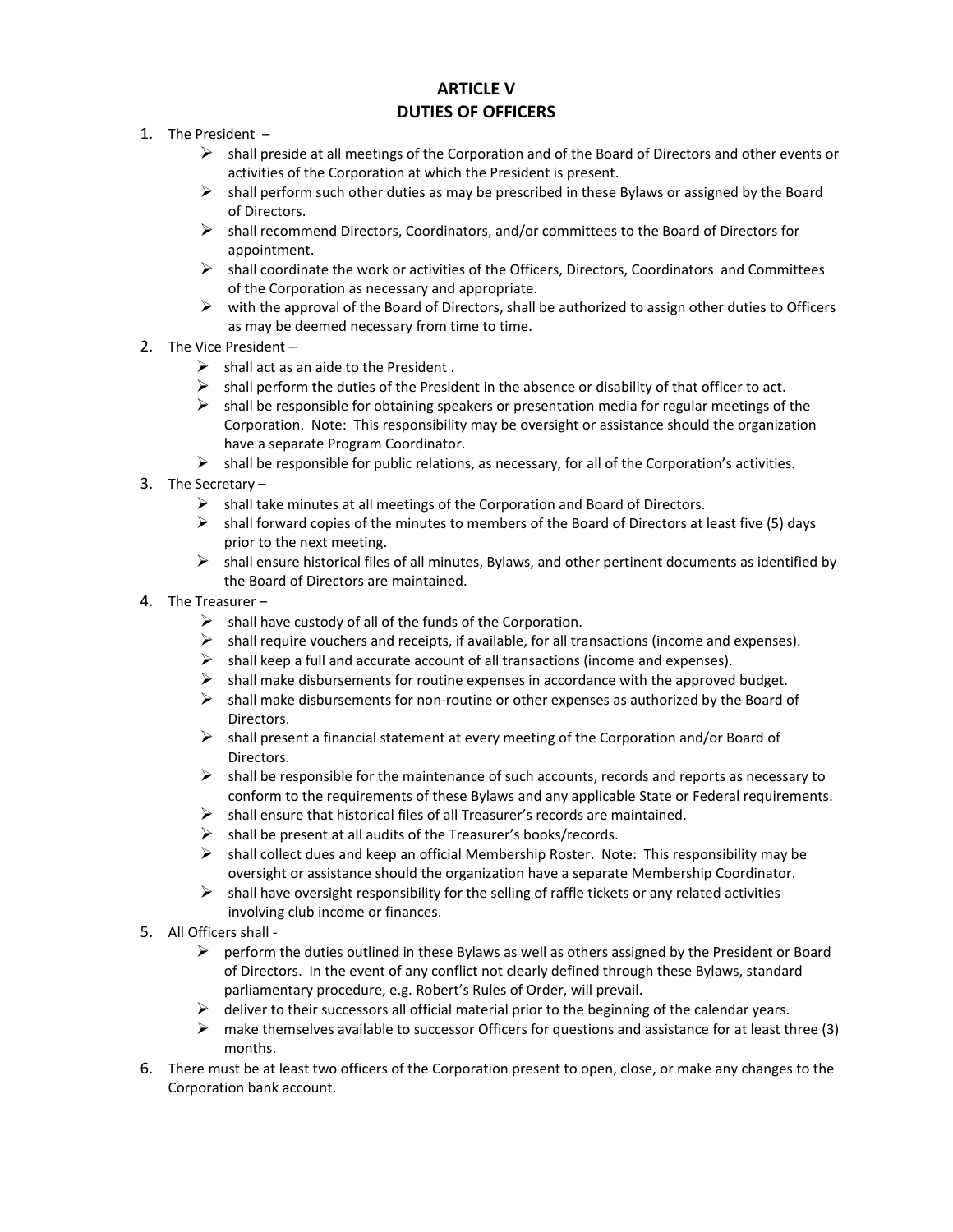### **ARTICLE VI BOARD OF DIRECTORS**

- 1. The Board of Directors shall consist of the elected Officers of the Corporation, and any Director position created under the provisions of this Article.
- 2. DIRECTORS.The Officers of the Corporation may create Director positions as is deemed necessary to promote the purposes and carry on the work of the Corporation. The function of these Director positions is significant and important to policy and/or budgetary decisions and the business operation of the Corporation. Examples of Director positions are - Purchasing Director, Equipment Director, Rock Shop Director, and Events Director.

2.1. The Director(s) shall be elected by the Officers of the Corporation upon the recommendation of the President.

2.2. The term of each Director shall be one year and until re-elected, the election of a successor, or the elimination of the position by the Officers.

2.3. Each Director will be responsible for his/her function but will consult with and/or seek approval from the Board of Directors regarding any major activity, policy change, or budgetary expenditure.

2.4. Each Director may solicit volunteers or create an ad hoc committee to assist with any of his/her functions.

- 3. The duties of the Board of Directors shall be
	- $\triangleright$  To transact all business of the Corporation in the intervals between regular scheduled meetings and such other business as may be referred to it by the members of the Corporation.
	- $\triangleright$  To prepare and approve an annual budget.
	- $\triangleright$  To create Director or Coordinator positions and/or standing or special committees as necessary for the business of the Corporation.
	- $\triangleright$  To eliminate any Director or Coordinators positions and/or standing or special committees not necessary for the business of the Corporation.
	- $\triangleright$  To authorize/approve the work or activities of any standing or special committee.
	- $\triangleright$  To present a status or activity report at the regularly scheduled meetings of the Corporation.
	- $\triangleright$  To create an Audit Committee of no less than three members of the Board of Directors.
	- $\triangleright$  To create a Nominating Committee of three members, one of whom shall be appointed by the Board of Directors from its body and two of whom may be volunteers selected from the general membership at a regular meeting, at least two months prior to the election i.e., not later than the regular meeting in September . The person appointed by the Board of Directors from its body shall serve as Chairperson and, should there be no volunteers, shall fulfill the duties of the committee.
- 4. Any Board Member who has three consecutive unexcused absences shall be removed from the Board.
- 5. If it becomes evident that a Board Member is unable to perform the duties assigned to him/her, the Board shall be empowered to declare that office/position vacant and shall, by the majority vote of the Board members present, appoint a successor for the balance of the term.
- 6. MEETINGS. Regular meetings of the Board of Directors shall be scheduled monthly, September through May, the time and place to be fixed by the Board at its first meeting of the year. Should there be insufficient business to require meeting, the President may cancel a Board meeting by notifying the Board members by email and/or phone.

6.1. A majority of the Board of Directors shall constitute a quorum.

6.2. All proposals, matters, or motions presented at the Board of Directors meeting shall be decided by majority vote of the Officers, including the President, and Directors present at said meeting. 6.3. Special meetings of the Board of Directors may be called telephonically, electronically or via first class mail by the President or by a majority of the members of the Board upon a minimum of three days' notice.

6.4. When necessary due to time constraints, the President may conduct a telephonic and/or email vote of the Board of Directors. When this happens, the issue/motion and the resulting vote should be reported as old business at the next regularly scheduled meeting of the Board and thus be recorded, for the record, in that meetings minutes.

10. AUDIT COMMITTEE. The audit committee shall examine the Treasurer's records at least annually, following the end of the fiscal year, but may do so quarterly. The audit committee, once satisfied that the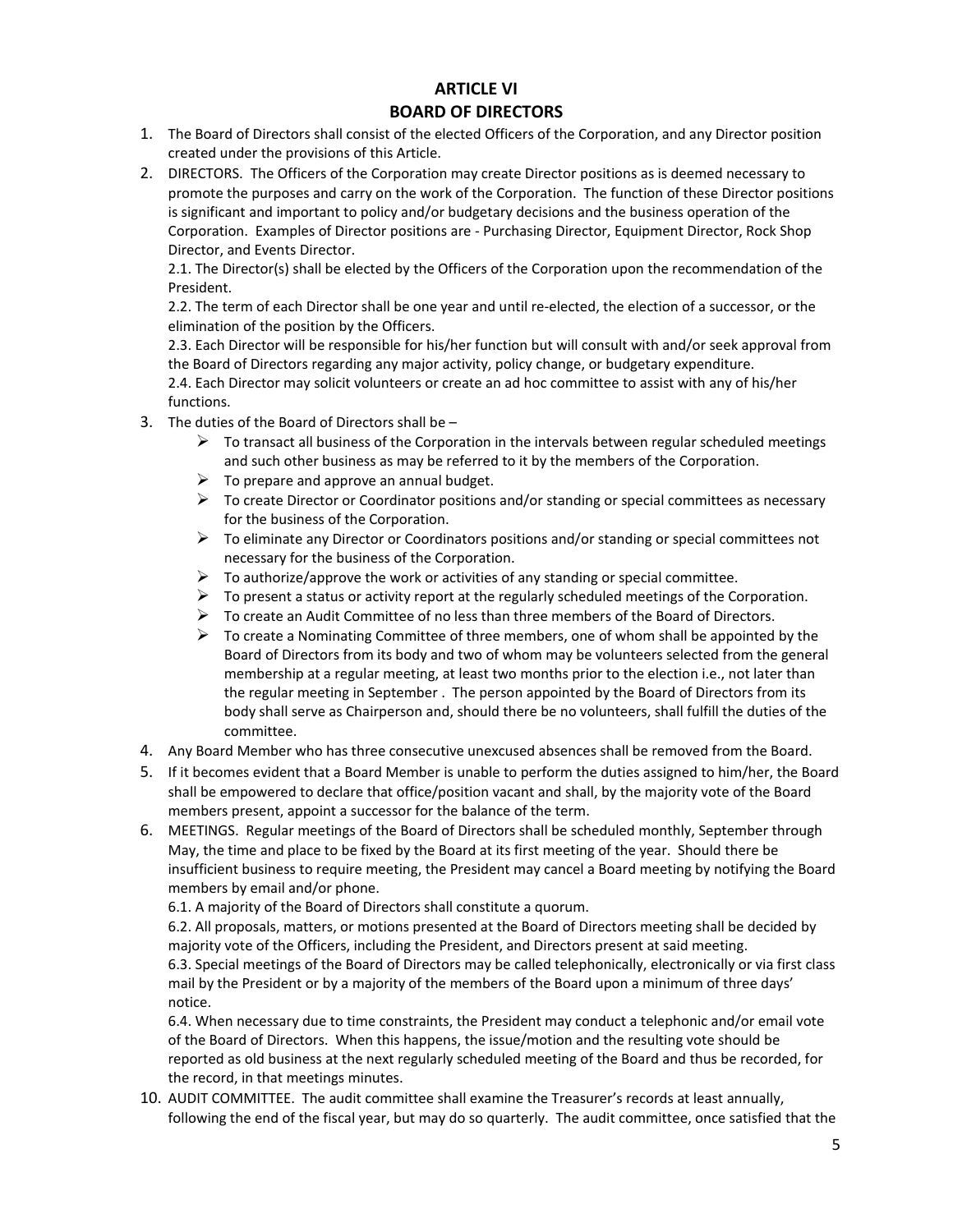Treasurer's records/reports are complete and satisfactory shall sign a statement of that fact to be retained with the Treasurer's records for the applicable time period. Upon, completion of the audit, the Chairperson of the auditing committee shall report the results of the audit to the Corporation at the next regular meeting of the Corporation but not later than April of a given year. The Board of Directors has the authority to procure an auditor from outside the Board of Directors for assistance or in lieu of the audit committee at any time such should be deemed necessary by a majority vote of the Board of Directors

#### **ARTICLE VII COORDINATORS AND COMMITTEES**

#### 1. COORDINATORS.

- 1.1. The Board of Directors may create Coordinator positions as deemed necessary for special/short term activities or for ongoing activities that are important to the Corporation that are not broad enough to require a committee nor integral to policy and/or budgetary decisions of the business operation of the Corporation. Examples of Coordinator positions are – Trip Coordinator, Membership Coordinator, Raffle Coordinator, Program Coordinator and Web Master.
- 1.2. The Board of Directors will solicit volunteers from the general membership to fill these positions.
- 1.3. Coordinators may attend Board of Director meetings to present reports/information or request guidance and/or authority but will have no voting rights.

#### 2. COMMITTEES.

- 2.1. The Board of Directors may create standing or special committees as needed to carry on the work of the Corporation. Standing committees shall be dissolved when the Board feels there is no longer sufficient reason for their existence. Special committees are created for a short term or special activity/project and are considered dissolved with the completion of the activity/project, or if necessary, by a determination of the Board.
- 2.2. The Board of Directors may solicit volunteers from the general membership to fill these positions OR it may solicit a volunteer for Chairperson of the committee and permit the Chairperson to form his/her own committee from volunteers from the general membership.
- 2.3. The Chairperson of a committee may attend Board of Director meetings to present reports/information or request guidance and/or authority but will have no voting rights. No committee work or commitments may be made without the consent of the Board of Directors.
- 3. The President shall be an ex-officio member of all committees except the nominating committee.

#### **ARTICLE VIII MEETINGS OF THE MEMBERSHIP**

- 1. Regular meetings of the Corporation shall be held monthly during the months of September through May at an established day, time and place determined by the Board of Directors with input from the members. However, should the membership so desire, the December regular meeting will be cancelled and a Holiday Party held in its place – the date/time/place to vary depending on the nature of the gathering and venue availability. There will be no regular meetings or activities during the months of June, July, and August.
- 2. When necessary, any meeting can be cancelled or the date, time, or place changed based on a decision by the Board of Directors. A minimum of ten (10) days' notice shall be given of any change of date, time, or place of a meeting. This requirement can be waived by the President in the case of an emergency.
- 3. The Annual meeting shall be in November at the regularly scheduled meeting time and place unless changed by a vote at a regularly scheduled meeting prior to or at the October meeting.
- 4. A quorum for the transaction of business at any regular membership meeting or the Annual meeting of the Corporation shall be a minimum of ten percent (10%) of the memberships.
- 5. All proposals, matters or motions presented at a meeting of members shall be decided by a majority vote of the **memberships** present at said meeting.
- 6. Parliamentary procedure shall be controlled by Robert's Rules of Order.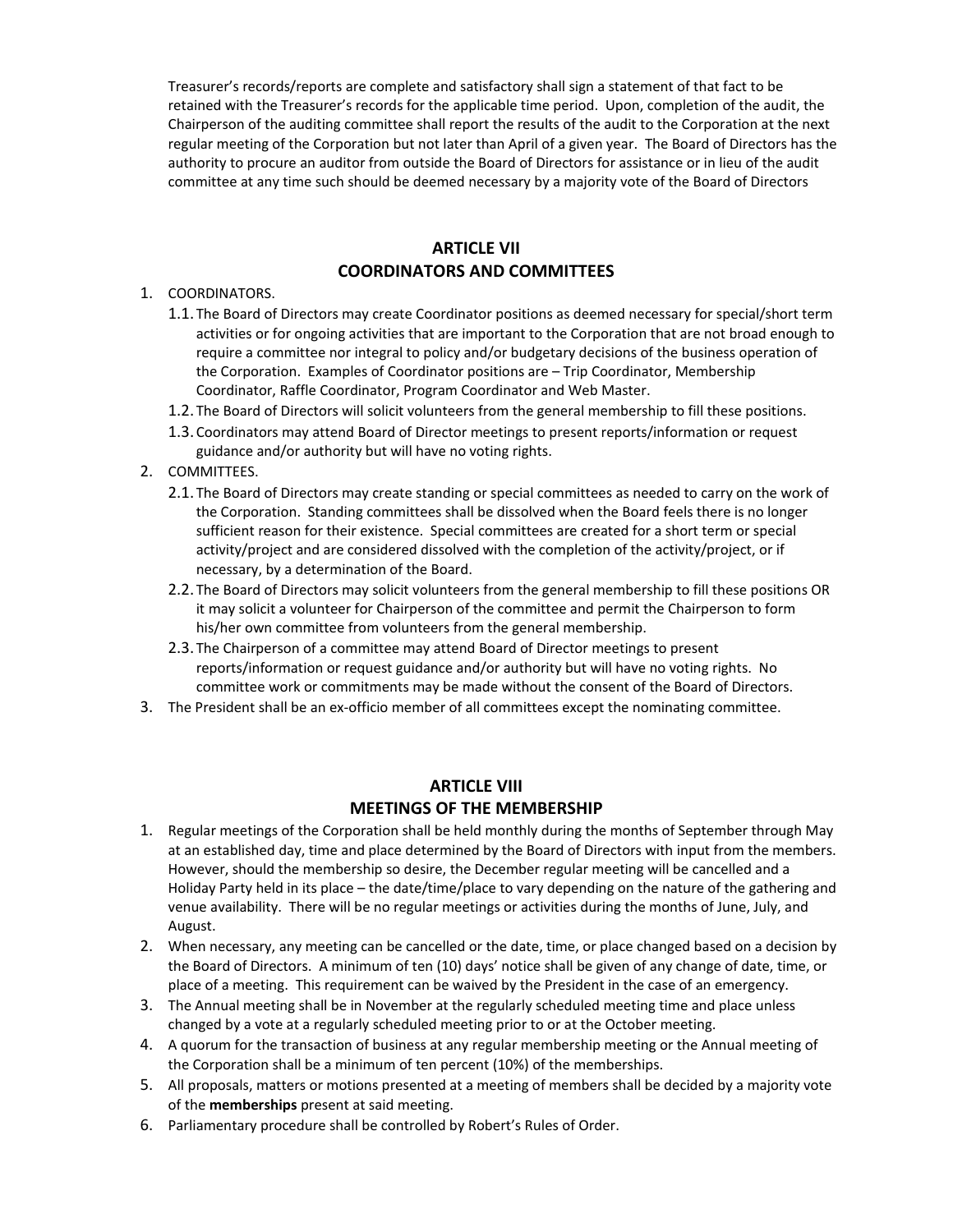# **ARTICLE IX TERMINATION OF MEMBERSHIP**

- 1. A membership may be revoked by the Board of Directors for cause. Cause shall be deemed to include, but not limited to –
	- $\triangleright$  nonpayment of annual dues,
	- $\triangleright$  failure to follow the Bylaws of the Corporation,
	- $\triangleright$  improper behavior toward another Corporation member at any Corporation meeting, activity, function or event,
	- $\triangleright$  improper, dangerous, or unlawful conduct at any Corporation meeting, activity, function, or event,
	- $\triangleright$  any use or commitment of funds without Board approval or direction,
	- $\triangleright$  any act or deed committed as a representative or member of the Corporation that is detrimental to the welfare of the Corporation as a whole.
- 2. PROCEDURE FOR THE TERMINATION OF A MEMBERSHIP. All charges against a member or members must be presented to the Board of Directors in writing and signed by the charging party. The charges must state the act or acts to be considered, including the approximate relevant dates and/or places. The Board of Directors shall schedule a Special Meeting for a hearing and immediately send a written notice of the charges to the affected member(s) at their last known physical address and/or email. Both the complainant and affected member(s) shall be sent a written notice of the time and place of the meeting. This meeting is closed to anyone other than the Board of Directors and the parties involved. If any notified member(s) other than the charging party fails to attend the Special Meeting, the Board of Directors shall proceed with the meeting and render a decision as though that person were present. If the charging party fails to attend the Special Meeting, the charges will not be heard and considered dropped. All parties will be allowed to present their statements of facts at the hearing and may request, in advance to the Board of Directors, the presence of other members whose testimony pertains directly or significantly to the matter at hand. At the conclusion of all testimony, the Board of Directors may privately consider the case and then vote on the charges. Normally, the decision will be conveyed to the member the same day. However, should that not be possible, a decision will be rendered and conveyed to the member in no more than three (3) calendar days following the hearing. Removal shall require a super majority vote (equal to or greater than 2/3) of the Board of Directors present. The expulsion of a member shall constitute the termination of the membership, i.e. of all participants and/or dependents participating through that membership.
- 3. APPEAL PROCESS. Any member whose membership is revoked will have seven (7) calendar days to appeal the revocation. The appeal must be submitted in writing to the President and Secretary, via USPS or email, and must include any relevant information that has not already been presented. The President will then form an Appeals Committee consisting of three (3) members from the Board of Directors and four (4) from the general membership. This committee will then render a decision at the next Board of Directors meeting and the President will notify the appellant of the decision.
- 4. Any member whose membership has been revoked may not attend any Corporation meeting, activity, function, or event, and will not be allowed access to any Rock-N-Gold claim, Rock or Lapidary shop, or any other owned or leased property as a guest or otherwise.
- 5. There will be no refund of dues paid for any membership terminated under this provision.